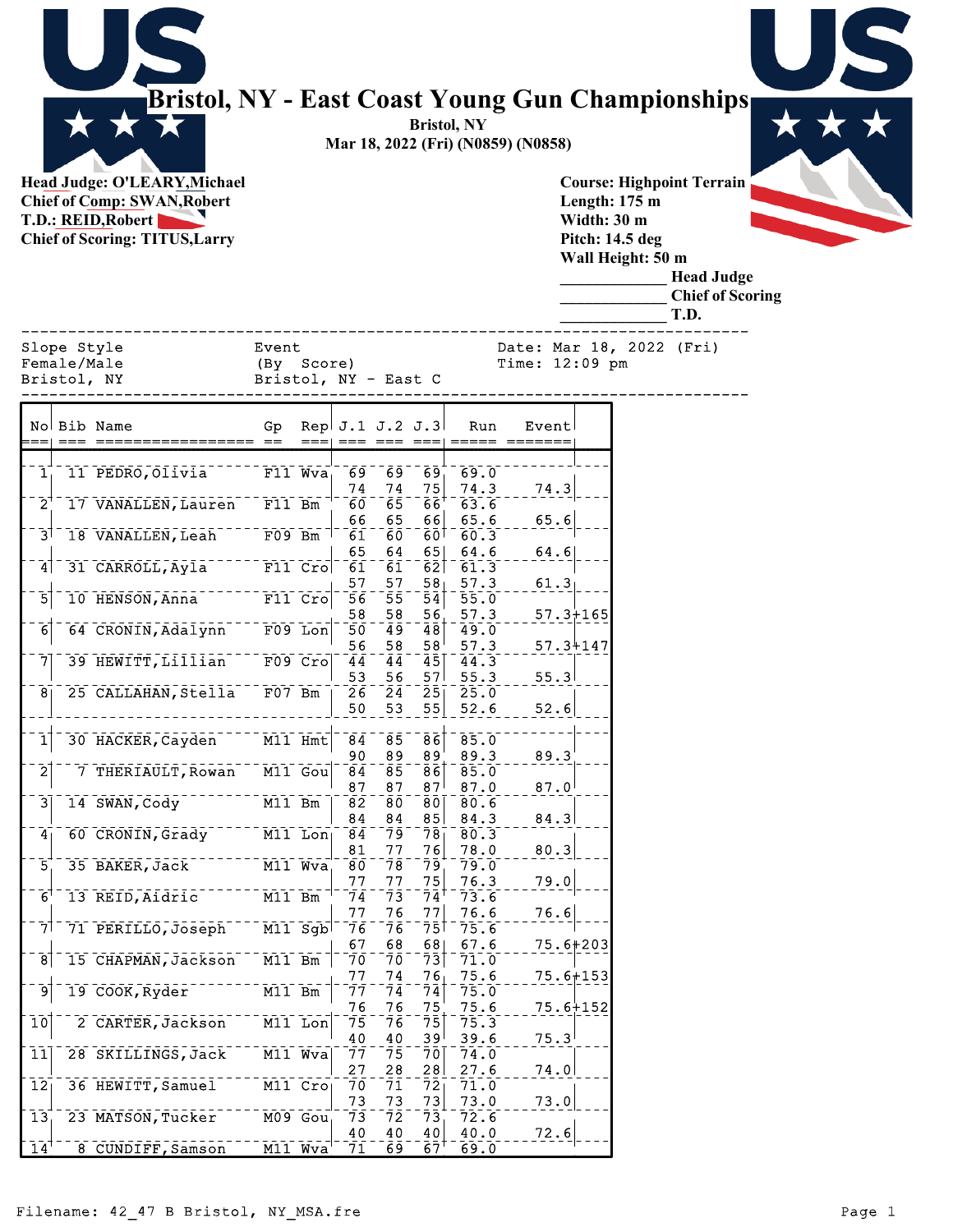Female/Male (By Score) Time: 12:09 pm Bristol, NY Bristol, NY - East C

Slope Style Event Date: Mar 18, 2022 (Fri)

| No                         | Bib Name                     | Gp       | Rep       |    | $J.1$ $J.2$ $J.3$ |                 | Run  | Event        |  |
|----------------------------|------------------------------|----------|-----------|----|-------------------|-----------------|------|--------------|--|
|                            |                              |          |           |    |                   |                 |      |              |  |
|                            |                              |          |           | 72 | 72                | 72              | 72.0 | 72.0         |  |
| 15                         | 6 CANES, Ethan               |          | $M11$ Lon | 68 | 68                | 69              | 68.3 |              |  |
|                            |                              |          |           | 71 | 69                | 69.             | 69.6 | 69.6         |  |
| $\overline{16}$            | 12 BALCOMBE, Dylan           |          | M11 Cro   | 64 | 67                | 681             | 66.3 |              |  |
|                            |                              |          |           | 70 | 68                | 70              | 69.3 | 69.3         |  |
| $\overline{17}$            | 62 KELLEHER, Daniel          |          | M11 Lon   | 67 | 69                | 681             | 68.0 |              |  |
|                            |                              |          |           | 62 | 61                | 62              | 61.6 | 68.0         |  |
| 18                         | 70 PERILLO, Michael          |          | M11 Sab   | 64 | 61                | 61              | 62.0 |              |  |
|                            |                              |          |           | 63 | 59                | 601             | 60.6 | 62.0         |  |
| 19 <sub>1</sub>            | 44 BRIGGS, Curtis            |          | M11 Hmt   | 10 | 9                 | 8 <sub>1</sub>  | 9.0  |              |  |
|                            |                              |          |           | 63 | 59                | 61              | 61.0 | 61.0         |  |
| 20                         | 41 BROWN, Cameron            |          | M11 Buf   | 60 | 57                | 58              | 58.3 |              |  |
|                            |                              |          |           | 24 | 22                | 22              | 22.6 | 58.3         |  |
| $\bar{2}1$ <sup>-</sup>    | 73 MARINO, Leo               |          | M11 Spe   | 51 | 50                | 62'             | 54.3 |              |  |
|                            |                              |          |           | 53 | 54                | 641             | 57.0 | $57.0 + 118$ |  |
| $\overline{2}\overline{2}$ | 1 OPPENHEIM, Greyson M11 Lon |          |           | 45 | 44                | 42 <sub>1</sub> | 43.6 |              |  |
|                            |                              |          |           | 57 | 57                | 571             | 57.0 | 57.0+114     |  |
| 23                         | 5 PATTON, Connor             | $M09$ Bm |           | 54 | 53                | 52              | 53.0 |              |  |
|                            |                              |          |           | 46 | 47                | 46 <sub>1</sub> | 46.3 | 53.0         |  |
| 24                         | 20 BALCOMBE, Owen            |          | M09 Cro   | 51 | 49                | 51              | 50.3 |              |  |
|                            |                              |          |           | 51 | 50                | 50              | 50.3 | 50.3         |  |
| $\overline{25}$            | 40 TOSSELL, Caleb            |          | M11 Cro   | 30 | 25                | 24              | 26.3 |              |  |
|                            |                              |          |           | 47 | 45                | 48              | 46.6 | 46.6         |  |
|                            |                              |          |           |    |                   |                 |      |              |  |
|                            |                              |          |           |    |                   |                 |      |              |  |

Winfree 2022.00, B Rules, Rand=365 @11:39a(22-3-18), S